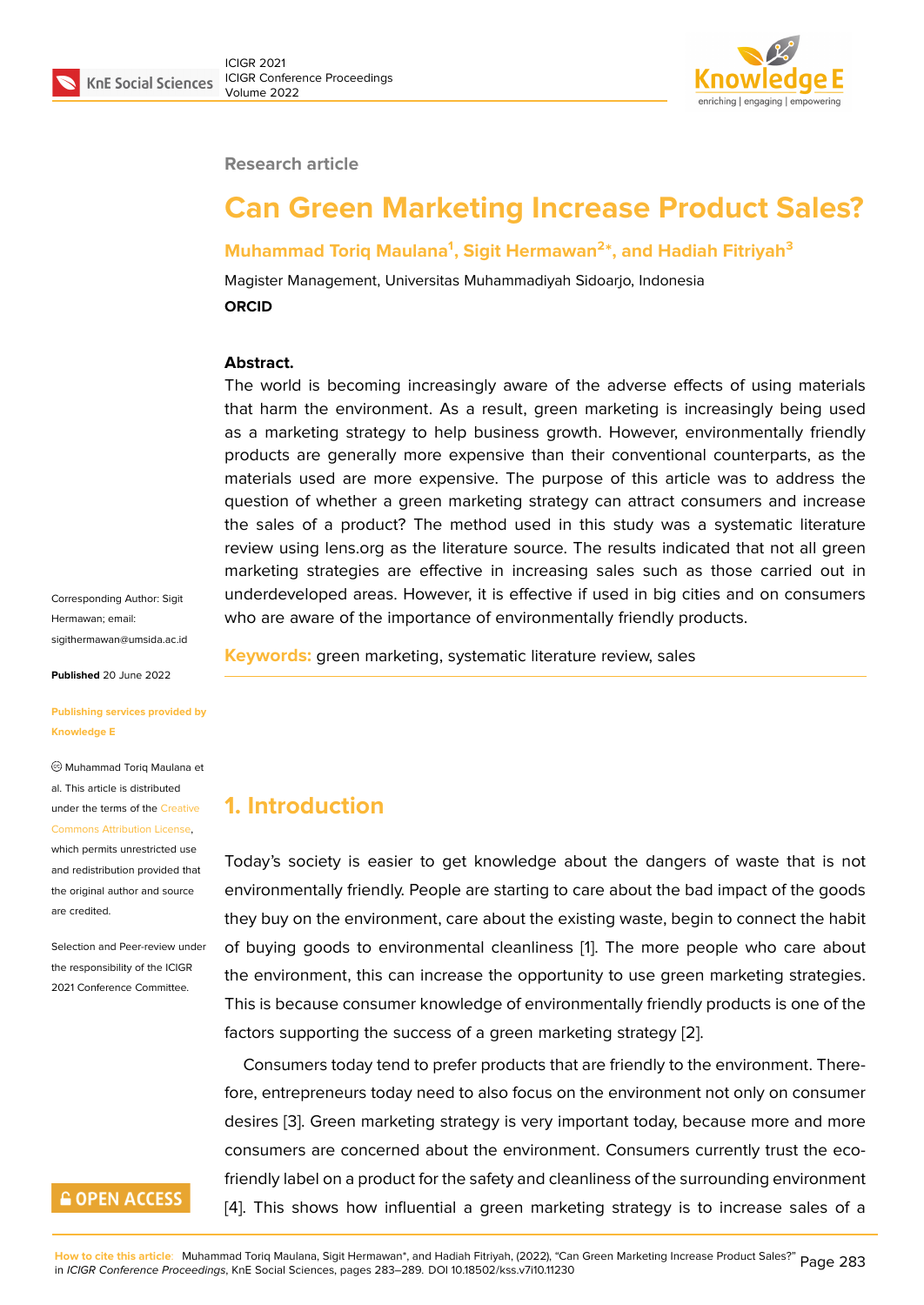product. More than 50% of consumers in Europe prefer green products or those labeled as environmentally friendly, Australia 86% of consumers prefer environmentally friendly products over products that are not environmentally friendly [5].

Environmentally friendly products or green products are part of a green marketing strategy. Making green products requires more expensive costs than making ordinary products. The use of high technology so that it does not cause [po](#page-5-3)llution, environmentally friendly materials require expensive costs [5]. Products that are more durable but not easily damaged as well as safe for the environment require costs that are not cheap. Costs for product promotion and also need to be accompanied by education to consumers about green products will incr[ea](#page-5-3)se costs for the marketing process [5]. Through research conducted in India, only 27% of correspondents are willing to spend more to get green products [18].

The thing that is still a question for now is, can a green marketing strategy incre[ase](#page-5-3) product sales? Various considerations, such as consumers who have started to care about the environment, beg[an](#page-6-0) the rampant go green campaign, but on the other hand the costs needed to make green products are not cheap. The author's goal of this article is to find the answer whether a green marketing strategy can increase sales of a product or not.

Green marketing is one of the business strategies for marketing with an "environmentally friendly" approach. Green marketing is also an alternative strategy for companies that are profitable and environmentally friendly at the same time [6]. In addition, green marketing is also an attempt by a company to promote, design, price and distribute products to customers in an environmentally friendly manner [7].

Consumers today tend to choose products that are environment[all](#page-6-1)y friendly, therefore consumers prefer a product that provides information that the product is environmentally friendly. This environmentally friendly product is referred to as a [g](#page-6-2)reen product [8]. Green products have a big impact on the success of the marketing strategy itself. Consumers are easier to make decisions when choosing green products directly and feel more confident with their choices.

### **2. Methodology**

Conduct a systematic literature review through an approach in accordance with [9][10]. Using a systematic literature review aims to answer questions that have an introduction.

There are many articles that discuss the same theme, therefore we collect journals that have been published with discussions on the theme of green marketing. The [so](#page-6-3)[urce](#page-6-4)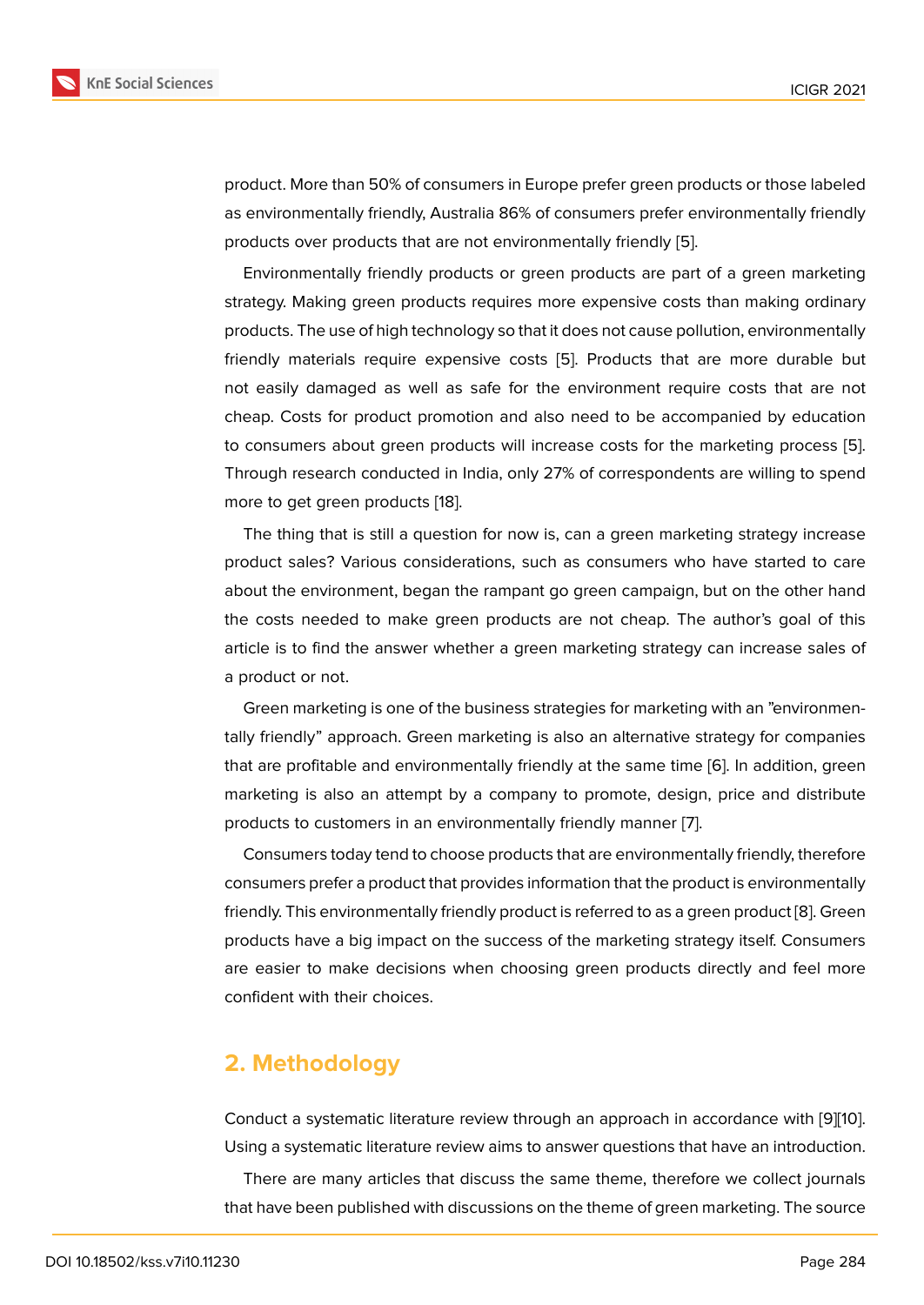

**Figure** 1: Systematic Review Prisma.

collection that we do is sourced from Lens.org which has been filtered according to what we want to discuss.

The methodological phases include:

1. **Phase 1**: Results 3980 articles obtained from searching from lens.org using the keyword "green + marketing" in the article title.

2. **Phase 2**: The results of 77 articles were obtained from the article title "green + marketing" and the abstract "green marketing + sales".

3. **Phase 3**: The results of 34 articles were obtained from filtering articles that were only of journal type.

4. **Phase 4**: The results of 10 articles are obtained from re-filtering articles that can be accessed for free (gold open access).

5. **Phase 5**: Doing detailed analysis of 10 articles that have been obtained.

#### **2.1. Country**

The research discussed in the article covers several countries: Malaysia [11] [13] [17], Indonesia [13] [14], Slovakia [12], China [5], India [18], Ethiopia [19], Egypt [ 15], and Korea [16].

### **[2.2](#page-6-8). Res[ea](#page-6-5)[rch](#page-6-6) Questi[on](#page-6-7)**

The questions that arise in this study, based on the themes discussed in this article.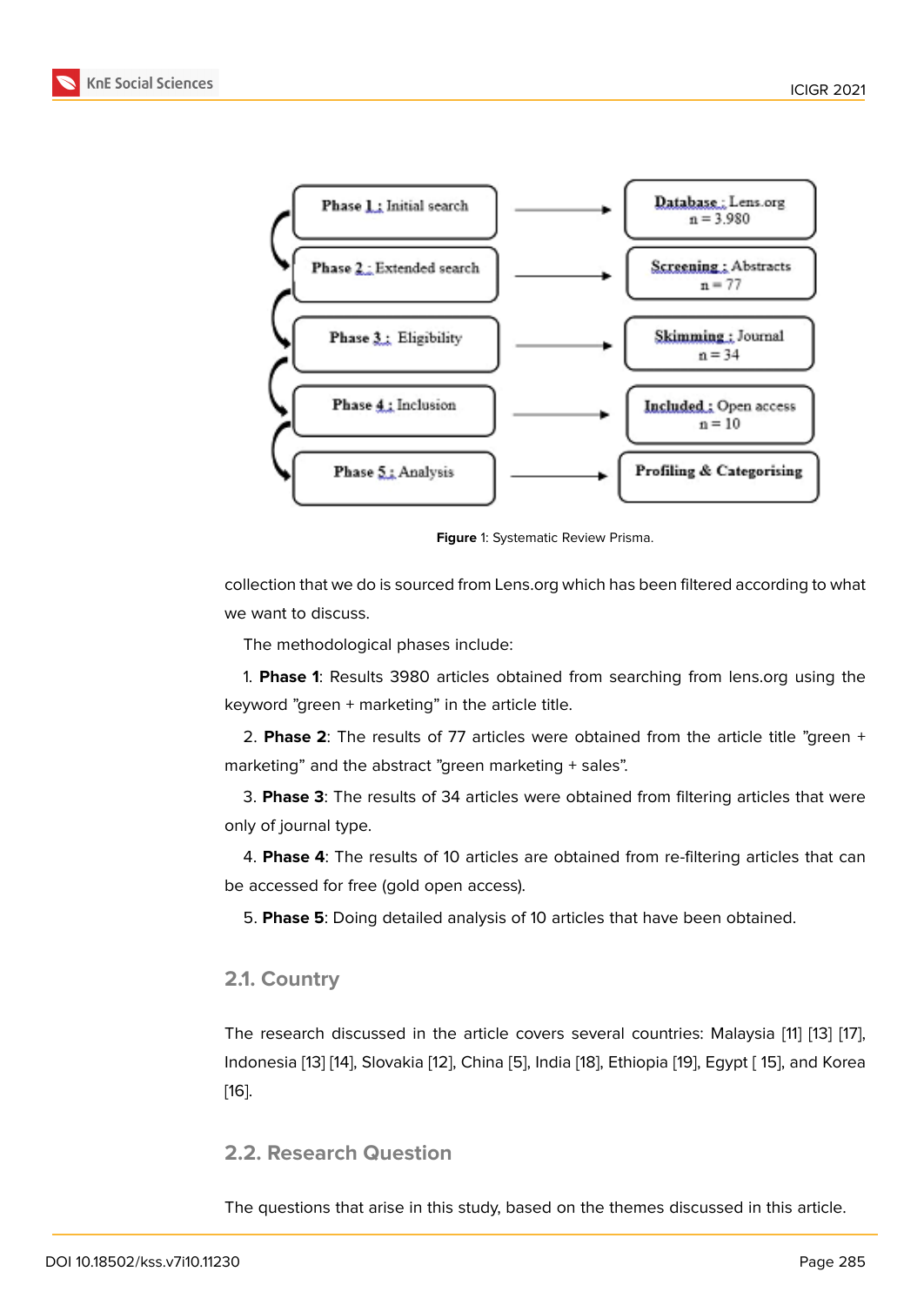RQ 1 : Can a green marketing strategy increase product sales?

RQ 2 : What factors can influence the success of a green marketing strategy?

### **3. Discussion**

| <b>References</b>  | <b>Increase Product Sales</b> | Does Not Increase Product<br><b>Sales</b> |
|--------------------|-------------------------------|-------------------------------------------|
|                    | V                             |                                           |
| $[11]$             | V                             |                                           |
| $[12]$             | V                             |                                           |
| $[13]$             | V                             |                                           |
| $[14]$             | V                             |                                           |
| $[15]$             | V                             |                                           |
| $[16]$             | V                             |                                           |
| $[17]$             | V                             |                                           |
| $\left[ 18\right]$ |                               | V                                         |
| $[19]$             | V                             |                                           |

Table 1: Literature that Shows Green Marketing Strategy Can Increase Product Sales or Not.

Most articl[es](#page-6-11) that discuss green marketing conclude that green marketing strategies can increase sales of a product. There is one article which states that the green marketing strategy has not been able to increase the sales of a product, it can be seen in table 1. This shows that something strange has happened with the case in India [18]. Consumers in India are only 27% willing to spend more for an environmentally friendly product, while 73% of correspondents object to buying a more expensive product because it is an environmentally friendly product. This is also based on consu[me](#page-6-0)r distrust of the green marketing strategy carried out by most companies in India, there are 33% of companies that do "fake processing" or use materials that are not really eco-friendly [18]. Almost 74% of respondents stated that the green marketing strategy cannot increase sales drastically [18]. Society or consumers feel that selling a green product is a company's obligation to protect the environment, not something that can be used as a [st](#page-6-0)rategy to increase sales.

In contrast to what happened i[n o](#page-6-0)ther countries, 80% of consumers are willing to incur additional costs of up to 10% for eco-friendly products [5]. This can happen if the social environment as well as the financial capabilities of consumers are important factors in the success of a green marketing strategy. The use of green products can prevent companies from environmental hygiene taxes set by th[e](#page-5-3) local government [5].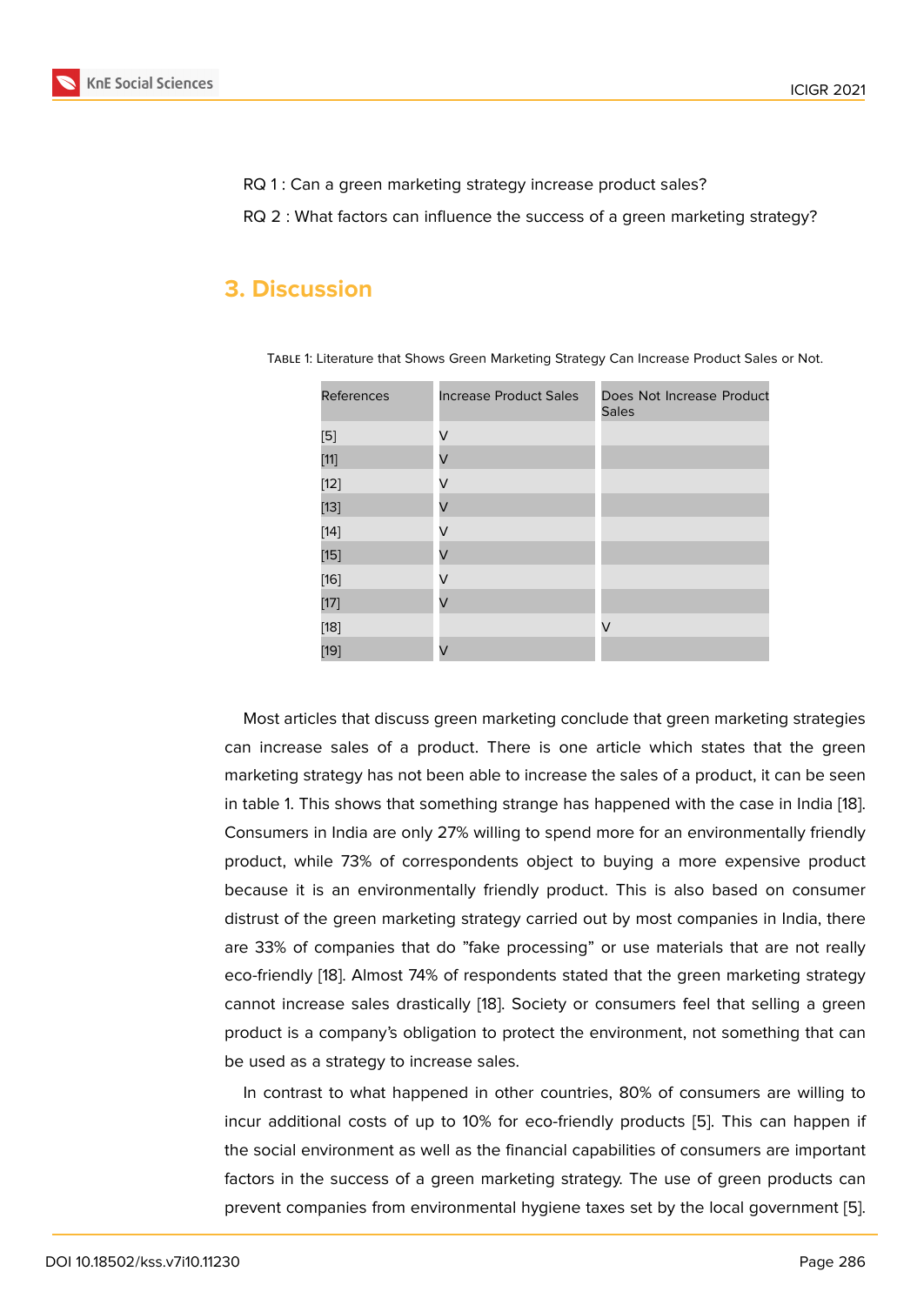Using clean materials and not emitting hazardous waste, therefore the company is not taxed for environmental cleanliness.

| Affecting [5]<br>Factors<br>Product Sales with<br>Green Marketing |   | $[11]$ | [12] [13] [14] [15] [16] [17] |   |   |   |   |   | [18]      | [19] |
|-------------------------------------------------------------------|---|--------|-------------------------------|---|---|---|---|---|-----------|------|
| Government policy                                                 | V | V      |                               |   |   | V |   |   |           | V    |
| <b>Product Price</b>                                              |   |        |                               | V |   |   |   | V | $\sqrt{}$ |      |
| Consumer Income                                                   |   |        |                               |   |   | V |   |   | V         |      |
| Social environment                                                | V | V      | V                             | V |   | V | V | V | V         | V    |
| Consumer<br>Knowledge                                             | V | V      | V                             |   | V | V |   |   |           | V    |
| Marketing Strategy                                                |   |        |                               | V |   |   |   |   |           |      |

Table 2: Factors Affecting Product Sales with Green Marketing Strategy.

There are several factors that influence the success of a green marketing strategy. One of them is the social environment factor, 9 out of 10 articles say that the social environment has an important influence on the success of a green marketing strategy. This shows that a mutually supportive and caring social environment for environmental cleanliness can increase consumer interest in green marketing products. Therefore, the area or place where the green marketing strategy is carried out is very important in the success of the green marketing strategy. Considering the consumer's readiness for green products that have been prepared and the availability of consumers to spend more on environmentally friendly products.

Green marketing strategies can increase sales of a product if consumers have a high concern for the environment. Consumers can develop positive green marketing if they have good environmental knowledge [11]. It can be seen in table 1, there are more articles stating that green marketing strategies can increase sales of a product. The social environment also has a positive influence on the green marketing strategy. In Slovakia, the social environment has an imp[orta](#page-6-9)nt role in spreading awareness about environmental hygiene which can have a positive impact on green marketing strategies [12].

The green marketing strategy is less effective in areas where the community is still not ready for a green campaign. Therefore, the green marketing strategy cannot run [as](#page-6-7) it should, because consumers do not care about environmental cleanliness. When the green marketing strategy does not work well, the sales of a product also do not increase. Promotional activities will be felt to be lacking if consumers do not have insight into green products [14].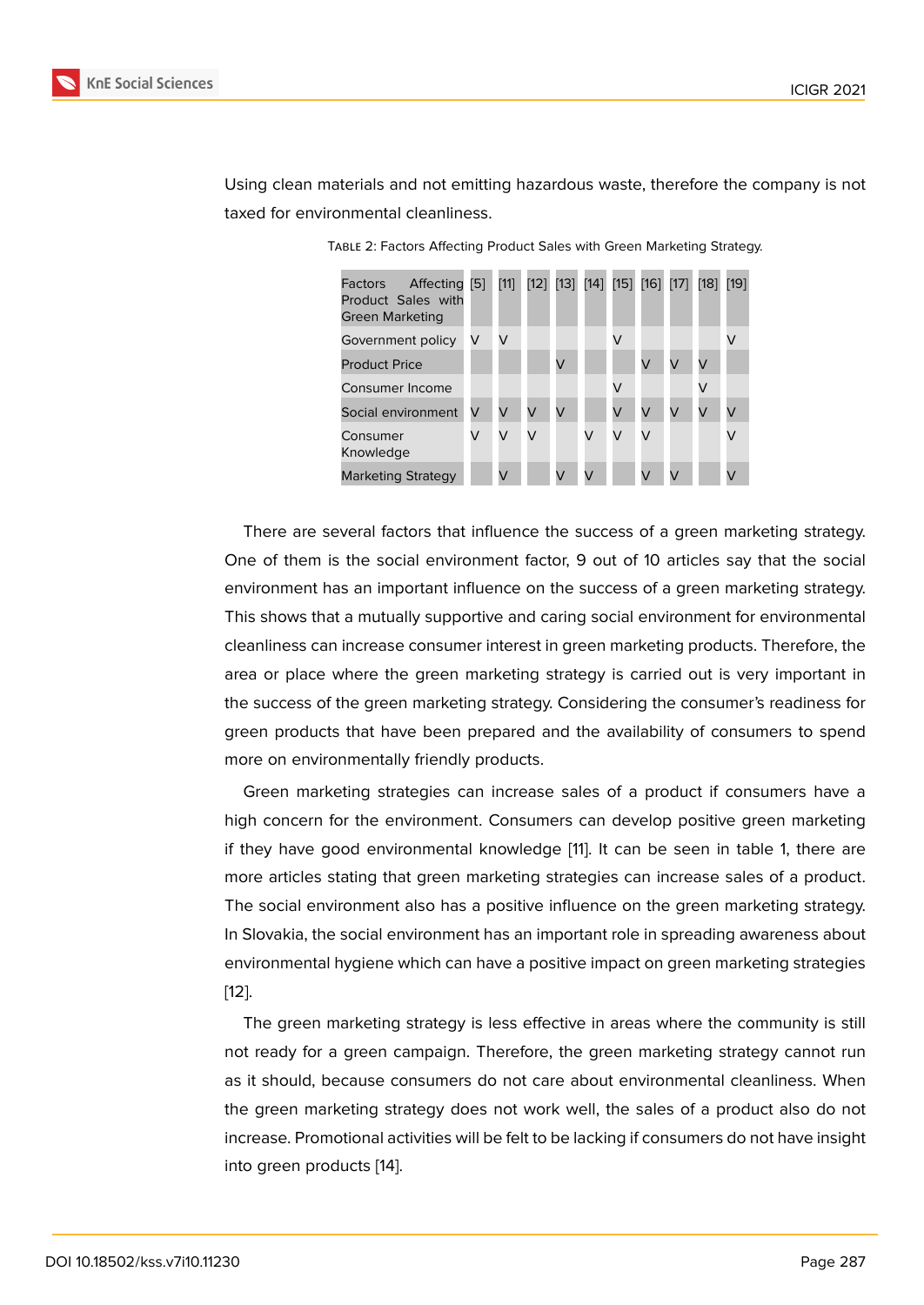

# **4. Conclusion**

Judging from the results of the review above, it shows that a green marketing strategy can increase sales of a product. With a note that the strategy is applied in the environment or areas where the community/consumers already have the knowledge and concern for environmental cleanliness. The green marketing strategy cannot have a significant impact if it is carried out in areas that are still lagging behind, because the people still do not have insight into green products. One of the most influential factors in the success of a green marketing strategy is the social environment, although there are other small factors that can affect different situations. In-depth research is needed on green marketing strategies carried out in disadvantaged areas, in order to get more specific answers.

## **Acknowledgement**

The author would like to thank the University of Muhammadiyah Sidoarjo which has supported us in compiling this research, so that it can provide benefits to the readers.

### **References**

- <span id="page-5-0"></span>[1] Haws KL, Winterich KP, Naylor RW. Seeing the world through green-tinted glasses: Motivated reasoning and consumer response to environmentally friendly products. Journal of Macromarketing. 2010;5(2):18-39.
- <span id="page-5-1"></span>[2] Misankova M, Chlebikova D. Possibilities for financing innovation activities in Slovak Republic. Paper presented at: 9th International Scientific Conference on Financial Management of Firms and Financial Institutions, Financial Management of Firms and Financial Institutions; 9-10 Sep 2013; Ostrava, Czech Republic.
- <span id="page-5-2"></span>[3] Dangelico RM, Vocalelli D. "Green marketing": An analysis of definitions, strategy steps, and tools through a systematic review of the literature. Journal of Cleaner Production. 2017;165:1263-1279.
- [4] Rashid NR. Awareness of eco-label in Malaysia's green marketing initiative. International Journal of Business and Management. 2009;4(8):10-28.
- <span id="page-5-3"></span>[5] Huangfeng L, Cai W. Green marketing and sustainable development of garment industry-a game between cost and profit. International Journal of Business and Management. 2008;3(12):82-92